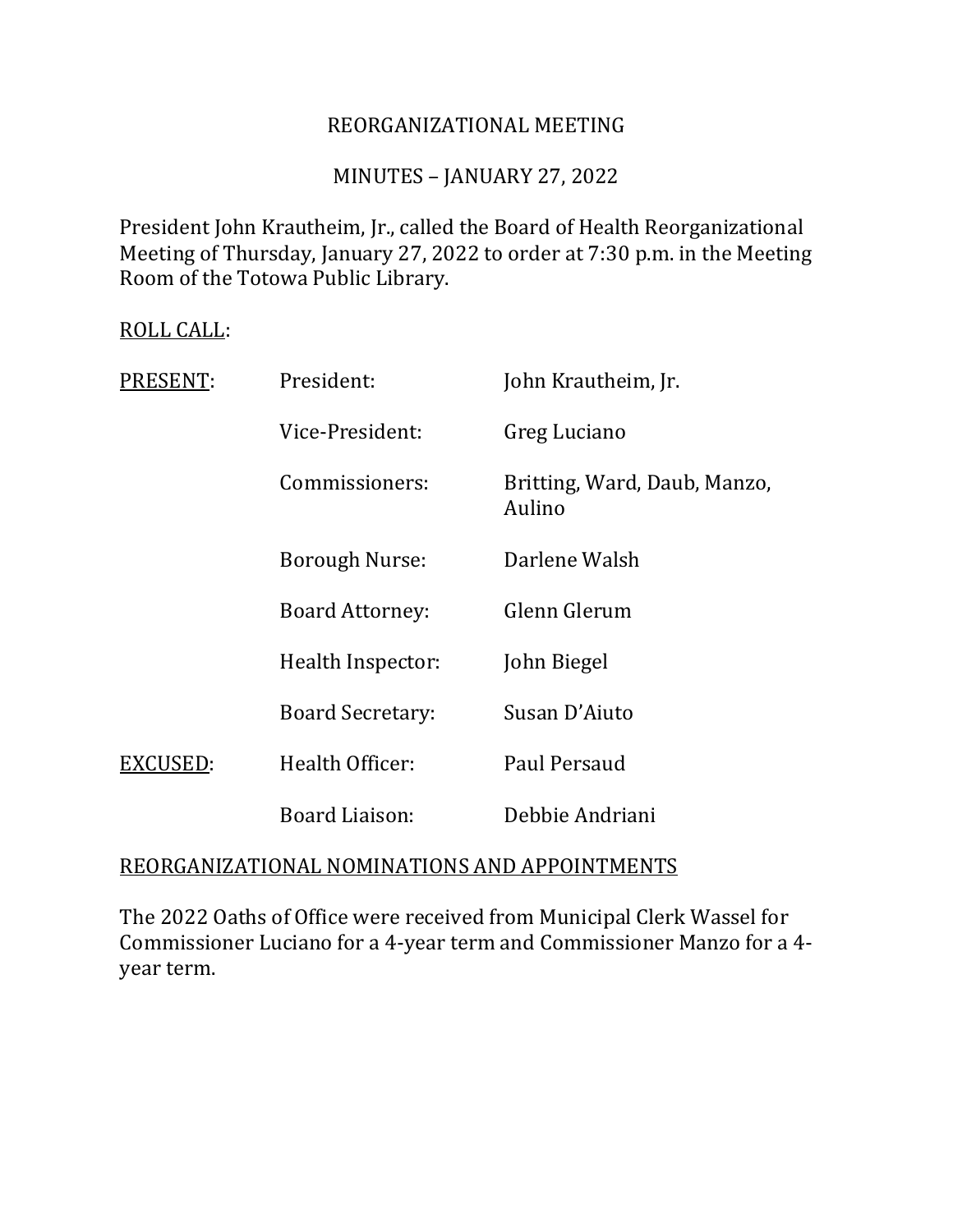### NOMINATION FOR PRESIDENT

Commissioner Britting made a motion to nominate John Krautheim, Jr. for President of the Board of Health for 2022, seconded by Aulino. All Commissioners in attendance voted in the affirmative.

### NOMINATION FOR VICE-PRESIDENT

Commissioner Manzo made a motion to nominate Greg Luciano for Vice-President of the Board of Health for 2022, seconded by Britting. All Commissioners in attendance voted in the affirmative.

### NOMINATION FOR COMMITTEE LIAISONS

Commissioner Luciano made a motion to nominate the slate for committee appointments, seconded by Manzo. All Commissioners in attendance voted in the affirmative.

Committee re-appointments for 2022 – Chairpersons are underlined.

| <b>OFFICE AND CLERK:</b>    | Commissioners: <b>Britting</b> , Ward, Daub      |
|-----------------------------|--------------------------------------------------|
| <b>PUBLIC HEALTH NURSE:</b> | Commissioners: Manzo, Daub, Ward                 |
| <b>HEALTH INSPECTOR:</b>    | Commissioners: Daub, Manzo, Ward                 |
| <b>CEMETERY INSPECTOR:</b>  | Commissioners: <b>Manzo</b> , Luciano, Britting  |
| <b>LICENSE AND LEGAL:</b>   | Commissioners: Daub, Luciano, Aulino             |
| <b>FINANCE:</b>             | Commissioners: <b>Luciano</b> , Britting, Aulino |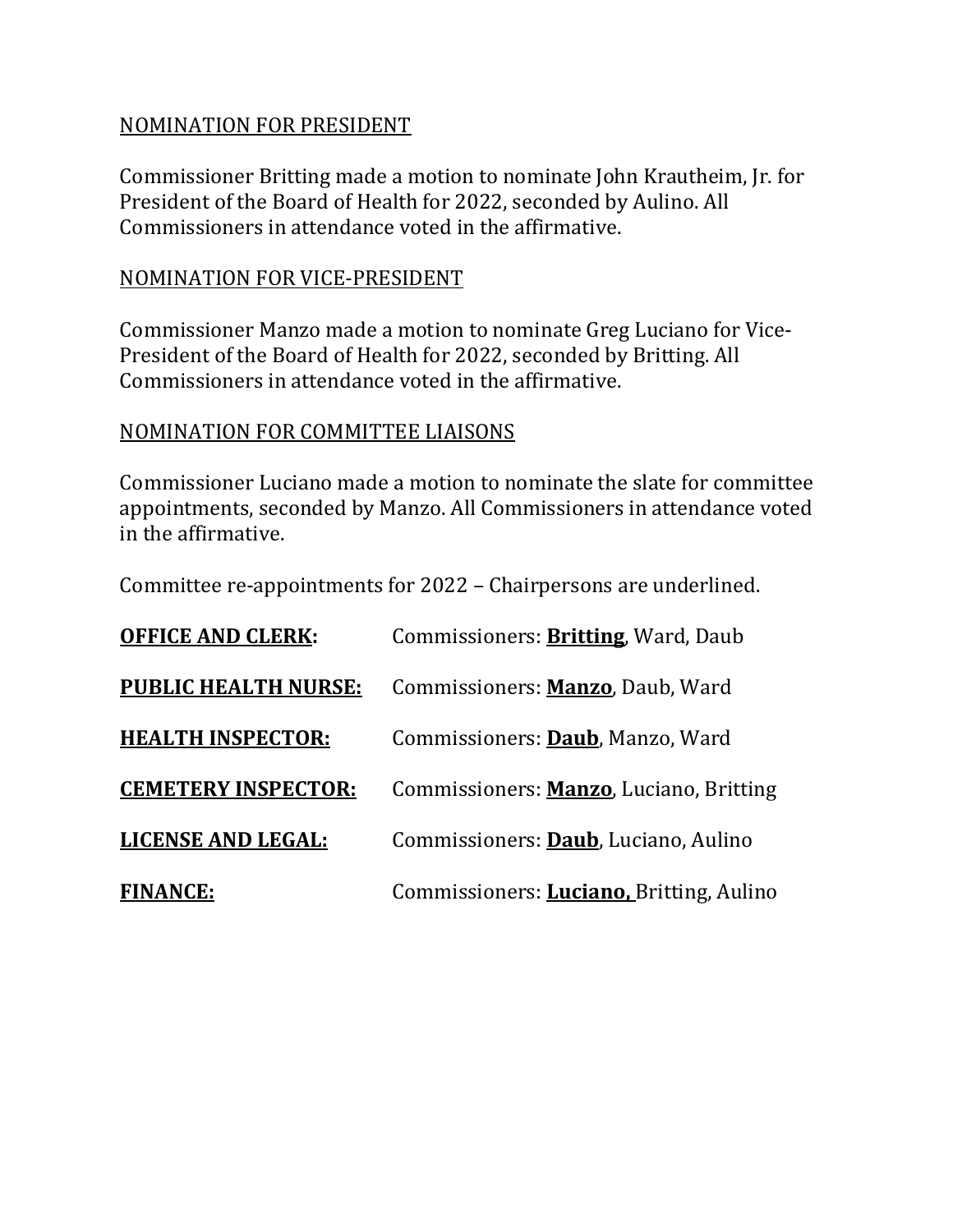## APPOINTMENT FOR BOARD OF HEALTH PROFESSIONALS

Commissioner Luciano made a motion to appoint the following professionals to serve the Board of Health.

| <b>Borough Nurse:</b>  | Darlene Walsh      |
|------------------------|--------------------|
| <b>Board Attorney:</b> | Glenn Glerum       |
| Cemetery Inspector:    | William E. Marsala |
| Health Inspector:      | John Biegel        |

Motion was seconded by Manzo. All Commissioners in attendance voted in the affirmative.

### BOARD OF HEALTH BUDGET

The following budget was submitted to Mayor and Council for the year 2022.

### DEPARTMENT ACCOUNT #124

| 201 - Administration and Office Expenses - | 5,000.00<br>\$ |
|--------------------------------------------|----------------|
| 205 - Contractual Services -               | 1,000.00       |
| 206 – Animal Control -                     | 20,000.00      |
| 207 - Professional Services -              | 15,000.00      |
| 221 – Paterson Health Contract -           | 12,000.00      |
| 224 - Hepatitis B Vaccine -                | 0.00           |
| 299 – Board of Health O/E -                | 0.00           |
| Department Total                           | \$53,000.00    |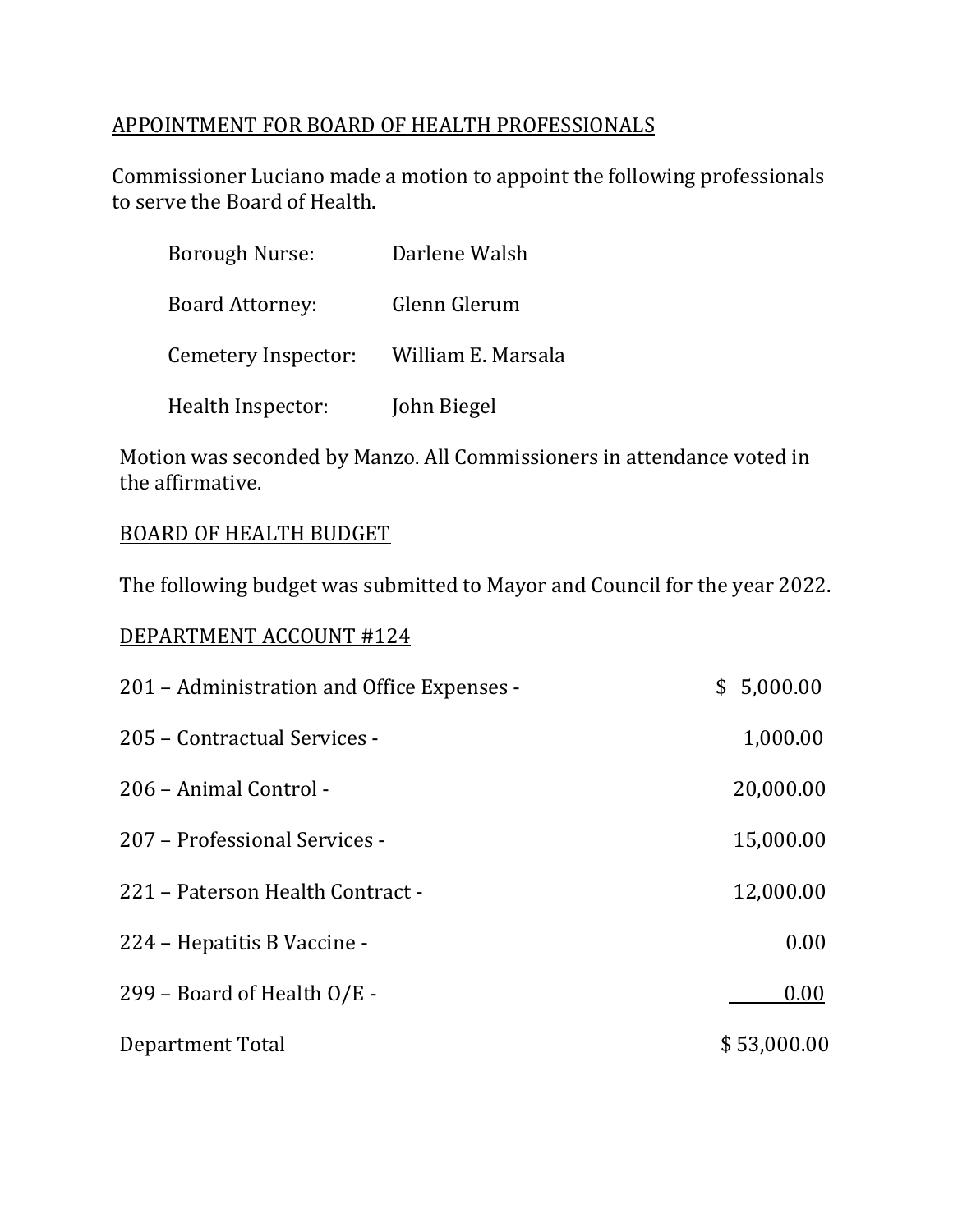Commissioner Daub made a motion to pass the budget submitted, seconded by Britting. All Commissioners in attendance voted in the affirmative.

# ADJOURN:

Commissioner Daub made a motion to adjourn the meeting at 8:04 p.m., seconded by Aulino. All Commissioners in attendance voted in the affirmative.

## REGULAR MEETING

### MINUTES – JANUARY 27, 2022

President John Krautheim Jr., called the Board of Health meeting of Thursday, January 27, 2022 to order at 8:04 p.m. in the Meeting Room of the Totowa Public Library.

#### ROLL CALL:

| PRESENT: | President:              | John Krautheim, Jr.                    |
|----------|-------------------------|----------------------------------------|
|          | Vice-President:         | Greg Luciano                           |
|          | Commissioners:          | Britting, Ward, Daub, Manzo,<br>Aulino |
|          | <b>Borough Nurse:</b>   | Darlene Walsh                          |
|          | <b>Board Attorney:</b>  | Glenn Glerum                           |
|          | Health Inspector:       | John Biegel                            |
|          | <b>Board Secretary:</b> | Susan D'Aiuto                          |
| EXCUSED: | Health Officer:         | Paul Persaud                           |
|          | Board Liaison:          | Debbie Andriani                        |
|          |                         |                                        |

### CORRESPONDENCE: NONE